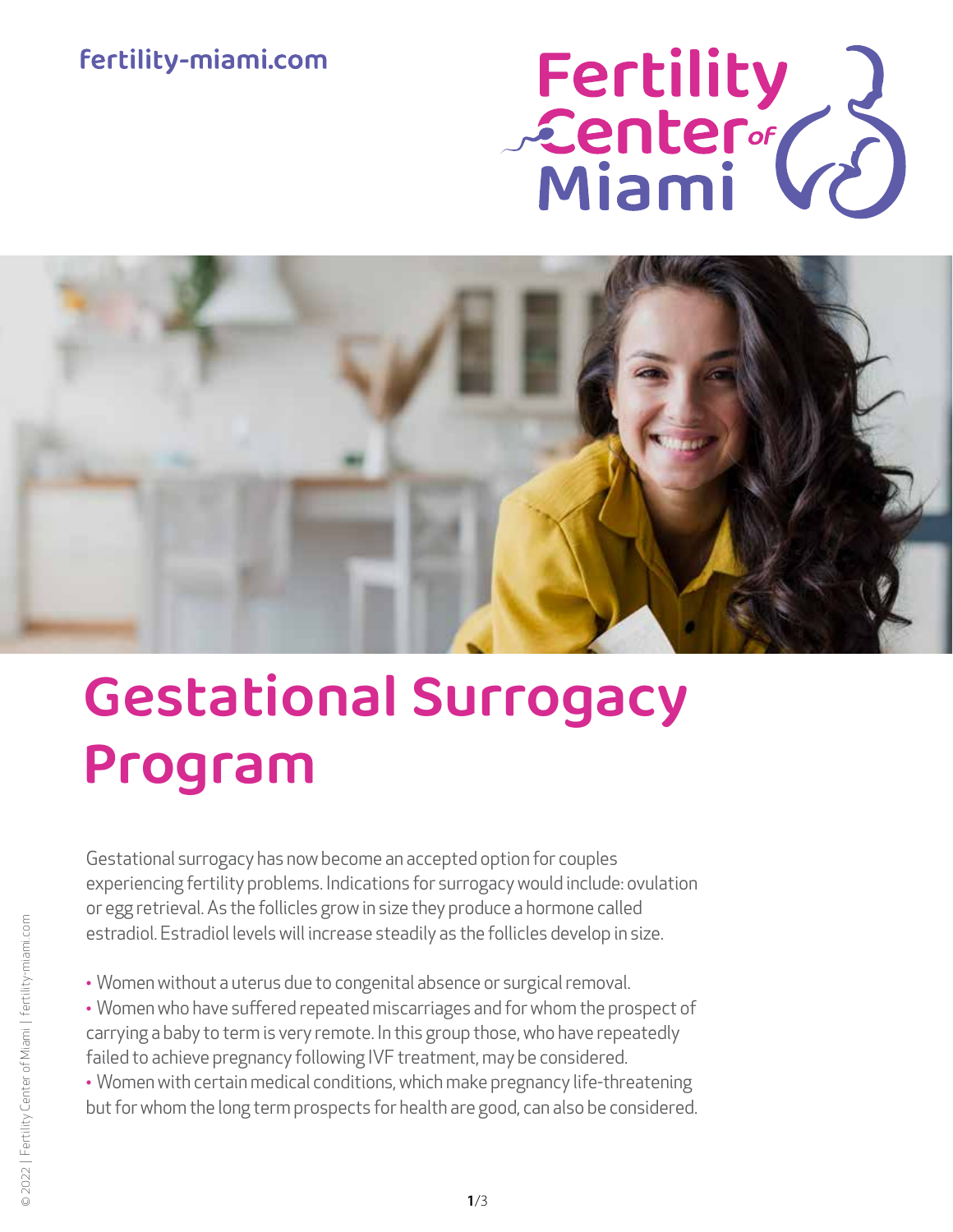This booklet discusses the types of surrogacy, the preliminary testing required, and the treatment process.

There are two distinct types of surrogates: the surrogate gestational mother (host uterus or gestational carrier) provides the gestational but not the genetic component for reproduction and the surrogate mother who will provide both the genetic and gestational component for reproduction (true surrogacy). The Fertility Center of Miami does not offer true surrogacy as a mode of treatment.

The surrogate will undergo an initial screening process, which involves:

- Consult and exam with our physicians
- Consult with a psychologist
- Cervical culture for Gonorrhea, Chlamydia, Ureaplasma/Mycoplasma, and routine.
- HIV I and II antibody screen
- HIV screen by PCR
- Cytomegalovirus antibody
- Complete blood count
- Chemistry panel
- Blood group
- Hepatitis panel
- Rapid plasma reagent (syphilis)
- Hysteroscopy

#### PREPARATION FOR EMBRYO TRANSFER

The surrogate prepares her uterus for the transfer of the embryos while the commissioning patient undergoes stimulation with fertility drugs. The goal is to re-create the hormonal changes that occur normally during a menstrual cycle by administering appropriate doses of hormones such as estradiol and progesterone. The desired effect on the uterus is the development of an appropriate implantation bed (uterine lining), capable of receiving an embryo. Estrogen is usually administered using patches (Vivelle dot) or in some instances orally. The use of the patch has the advantage of producing more consistent blood levels throughout the cycle and avoids the need for the oral intake of daily medication. Since hormone levels normally vary throughout the cycle, the number of patches will vary in a manner designed to increase the dose of estrogen.

The surrogate also begins subcutaneous daily injection of Lupron to suppress ovarian activities a week before expected menses. Once the surrogate's period begins, a baseline ultrasound and blood work is performed to ensure that Lupron has achieved its goal of suppression. Once suppression is confirmed, the surrogate begins patches on a determined day designated as Cycle Day 1. It is very important not to begin any patch therapy until the commissioning female is ready to start fertility drugs.

After 13 days of patches, the surrogate attends the office for an ultrasound and an estradiol level to ensure the adequate development of a uterine lining and proper levels of estradiol. If these tests are within normal limits, the recipient remains on the same medication regime or "holding pattern" until the commissioning female is ready for retrieval.

Once the eggs are retrieved, the surrogate begins nightly intramuscular injections of Progesterone. Progesterone is a steroid hormone that primes the uterus for embryo implantation.

The fertilized eggs are left in culture to develop for 3 days. On the third day, the embryologist will observe the embryos and note the number, quality, and stage of development. Together with the physician, they will make a recommendation to leave the embryos in culture for an additional 2 days or transfer them that day. If a large number of good quality embryo exists, the embryos can be left in culture for an additional 2 days so that they may reach the stage of blastocyst.